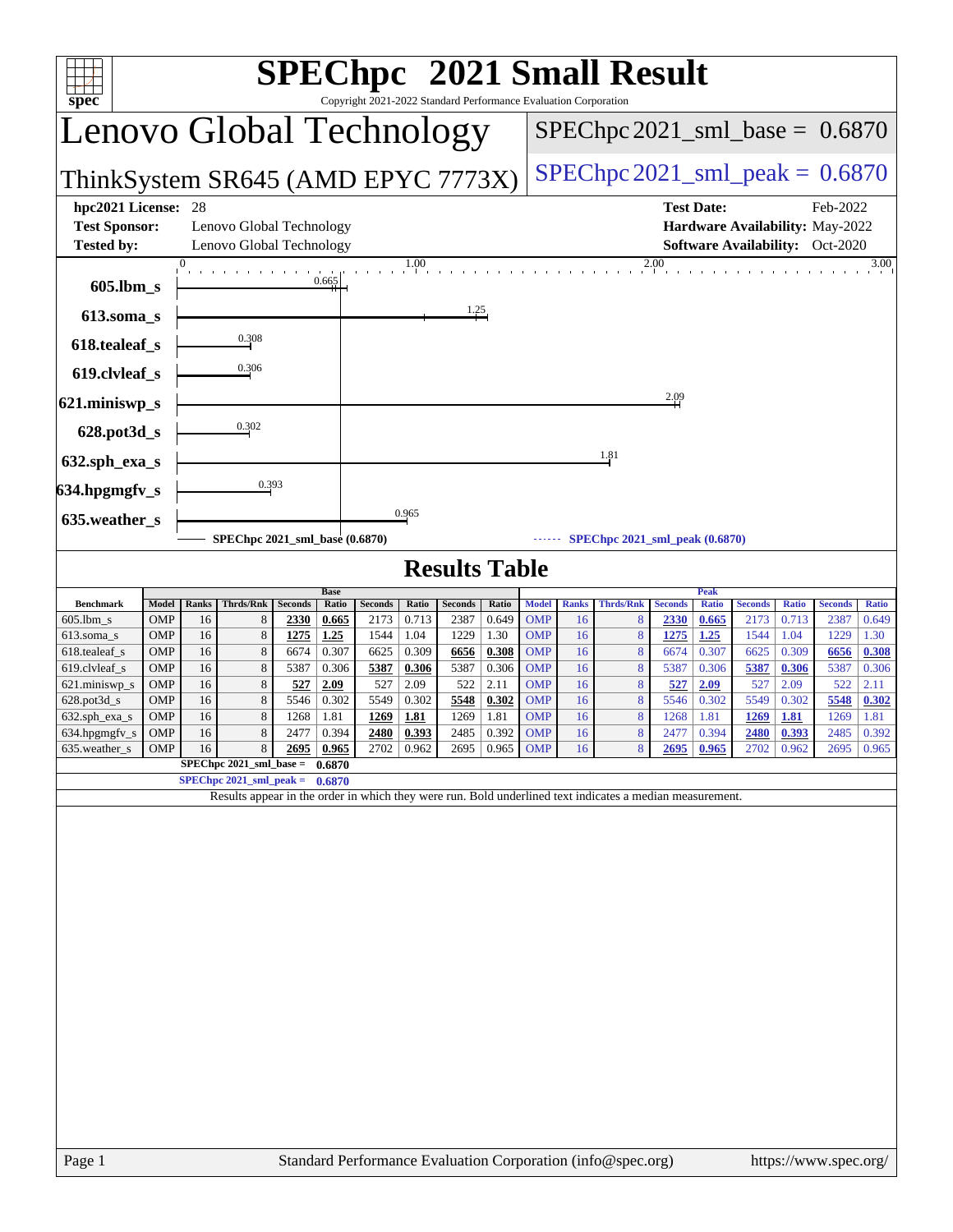| $spec^*$                                                                                                                                                                                                                                                                                                                                                                                                                                                                                                                                                                      | <b>SPEChpc<sup>™</sup> 2021 Small Result</b><br>Copyright 2021-2022 Standard Performance Evaluation Corporation                                                                                                                                                                                                                                                                                                                                                                                                                                              |                                                                                                                                                                                                                                                                                                                                                                                                              |                                                                                                                                                                                                                                                                                                                                                                                                          |  |  |  |
|-------------------------------------------------------------------------------------------------------------------------------------------------------------------------------------------------------------------------------------------------------------------------------------------------------------------------------------------------------------------------------------------------------------------------------------------------------------------------------------------------------------------------------------------------------------------------------|--------------------------------------------------------------------------------------------------------------------------------------------------------------------------------------------------------------------------------------------------------------------------------------------------------------------------------------------------------------------------------------------------------------------------------------------------------------------------------------------------------------------------------------------------------------|--------------------------------------------------------------------------------------------------------------------------------------------------------------------------------------------------------------------------------------------------------------------------------------------------------------------------------------------------------------------------------------------------------------|----------------------------------------------------------------------------------------------------------------------------------------------------------------------------------------------------------------------------------------------------------------------------------------------------------------------------------------------------------------------------------------------------------|--|--|--|
|                                                                                                                                                                                                                                                                                                                                                                                                                                                                                                                                                                               | Lenovo Global Technology                                                                                                                                                                                                                                                                                                                                                                                                                                                                                                                                     |                                                                                                                                                                                                                                                                                                                                                                                                              | $SPEC$ hpc 2021_sml_base = $0.6870$                                                                                                                                                                                                                                                                                                                                                                      |  |  |  |
|                                                                                                                                                                                                                                                                                                                                                                                                                                                                                                                                                                               | ThinkSystem SR645 (AMD EPYC 7773X)                                                                                                                                                                                                                                                                                                                                                                                                                                                                                                                           |                                                                                                                                                                                                                                                                                                                                                                                                              | $SPEC$ hpc 2021_sml_peak = $0.6870$                                                                                                                                                                                                                                                                                                                                                                      |  |  |  |
| hpc2021 License: 28                                                                                                                                                                                                                                                                                                                                                                                                                                                                                                                                                           |                                                                                                                                                                                                                                                                                                                                                                                                                                                                                                                                                              |                                                                                                                                                                                                                                                                                                                                                                                                              | <b>Test Date:</b><br>Feb-2022                                                                                                                                                                                                                                                                                                                                                                            |  |  |  |
| <b>Test Sponsor:</b><br><b>Tested by:</b>                                                                                                                                                                                                                                                                                                                                                                                                                                                                                                                                     | Lenovo Global Technology<br>Lenovo Global Technology                                                                                                                                                                                                                                                                                                                                                                                                                                                                                                         |                                                                                                                                                                                                                                                                                                                                                                                                              | Hardware Availability: May-2022<br><b>Software Availability:</b> Oct-2020                                                                                                                                                                                                                                                                                                                                |  |  |  |
|                                                                                                                                                                                                                                                                                                                                                                                                                                                                                                                                                                               | <b>Hardware Summary</b>                                                                                                                                                                                                                                                                                                                                                                                                                                                                                                                                      |                                                                                                                                                                                                                                                                                                                                                                                                              | <b>Software Summary</b>                                                                                                                                                                                                                                                                                                                                                                                  |  |  |  |
| Type of System:<br>Compute Node:<br>Interconnect:<br>File Server Node:<br>Compute Nodes Used: 1<br><b>Total Chips:</b><br><b>Total Cores:</b><br><b>Total Threads:</b><br><b>Total Memory:</b><br>Max. Peak Threads:                                                                                                                                                                                                                                                                                                                                                          | Homogenous<br>ThinkSystem SR645<br>Nvidia Mellanox ConnectX-6 HDR<br>ThinkSystem SR645<br>2<br>128<br>128<br>1 TB<br>8                                                                                                                                                                                                                                                                                                                                                                                                                                       | Intel C/C++/Fortran Compiler 2021.5.0<br>Compiler:<br>Intel MPI 2021.5<br><b>MPI</b> Library:<br>Other MPI Info:<br>Other Software:<br>$\sim$<br><b>OMP</b><br><b>Base Parallel Model:</b><br><b>Base Ranks Run:</b><br>16<br><b>Base Threads Run:</b><br>8<br>Peak Parallel Models:<br><b>OMP</b><br>Minimum Peak Ranks: 16<br>Maximum Peak Ranks: 16<br>Max. Peak Threads:<br>8<br>8<br>Min. Peak Threads: |                                                                                                                                                                                                                                                                                                                                                                                                          |  |  |  |
|                                                                                                                                                                                                                                                                                                                                                                                                                                                                                                                                                                               | <b>Node Description: ThinkSystem SR645</b>                                                                                                                                                                                                                                                                                                                                                                                                                                                                                                                   |                                                                                                                                                                                                                                                                                                                                                                                                              |                                                                                                                                                                                                                                                                                                                                                                                                          |  |  |  |
| Number of nodes:<br>Uses of the node:<br>Vendor:<br>Model:<br><b>CPU</b> Name:<br>CPU(s) orderable:<br>Chips enabled:<br>Cores enabled:<br>Cores per chip:<br>Threads per core:<br><b>CPU</b> Characteristics:<br><b>CPU MHz:</b><br>Primary Cache:<br>Secondary Cache:<br>L3 Cache:<br>Other Cache:<br>Memory:<br>Disk Subsystem:<br>Other Hardware:<br>Accel Count:<br>Accel Model:<br>Accel Vendor:<br>Accel Type:<br><b>Accel Connection:</b><br>Accel ECC enabled:<br>Accel Description:<br>Adapter:<br>Number of Adapters: 1<br>Slot Type:<br>Data Rate:<br>Ports Used: | <b>Hardware</b><br>$\mathbf{1}$<br>Compute<br>Lenovo Global Technology<br>ThinkSystem SR645<br>AMD EPYC 7773X<br>1,2 chips<br>2<br>128<br>64<br>1<br>Max Boost Clock up to 3.5 GHz<br>2200<br>$32$ KB I + 32 KB D on chip per core<br>512 KB I+D on chip per core<br>768 MB I+D on chip per chip<br>96 MB shared / 8 cores<br>None<br>1 TB (16 x 64 GB 2Rx4 PC4-3200A-R)<br>1 x 7.68 TB 2.5" SSD<br>None<br>$- -$<br>--<br>$\overline{\phantom{a}}$<br>Mellanox ConnectX-6 HDR<br>PCI-Express $4.0 \times 16$<br>$200$ Gb/s<br>1<br>(Continued on next page) | Adapter:                                                                                                                                                                                                                                                                                                                                                                                                     | <b>Software</b><br><b>Accelerator Driver:</b><br>Mellanox ConnectX-6 HDR<br><b>Adapter Driver:</b><br>$5.2 - 1.0.4$<br>Adapter Firmware:<br>20.28.1002<br><b>Operating System:</b><br>Red Hat Enterprise Linux Server release 8.3,<br>Kernel 4.18.0-193.el8.x86_64<br>Local File System:<br>xfs<br>Shared File System: NFS<br><b>System State:</b><br>Multi-user, run level 3<br>Other Software:<br>None |  |  |  |
| Page 2                                                                                                                                                                                                                                                                                                                                                                                                                                                                                                                                                                        | Standard Performance Evaluation Corporation (info@spec.org)                                                                                                                                                                                                                                                                                                                                                                                                                                                                                                  |                                                                                                                                                                                                                                                                                                                                                                                                              | https://www.spec.org/                                                                                                                                                                                                                                                                                                                                                                                    |  |  |  |
|                                                                                                                                                                                                                                                                                                                                                                                                                                                                                                                                                                               |                                                                                                                                                                                                                                                                                                                                                                                                                                                                                                                                                              |                                                                                                                                                                                                                                                                                                                                                                                                              |                                                                                                                                                                                                                                                                                                                                                                                                          |  |  |  |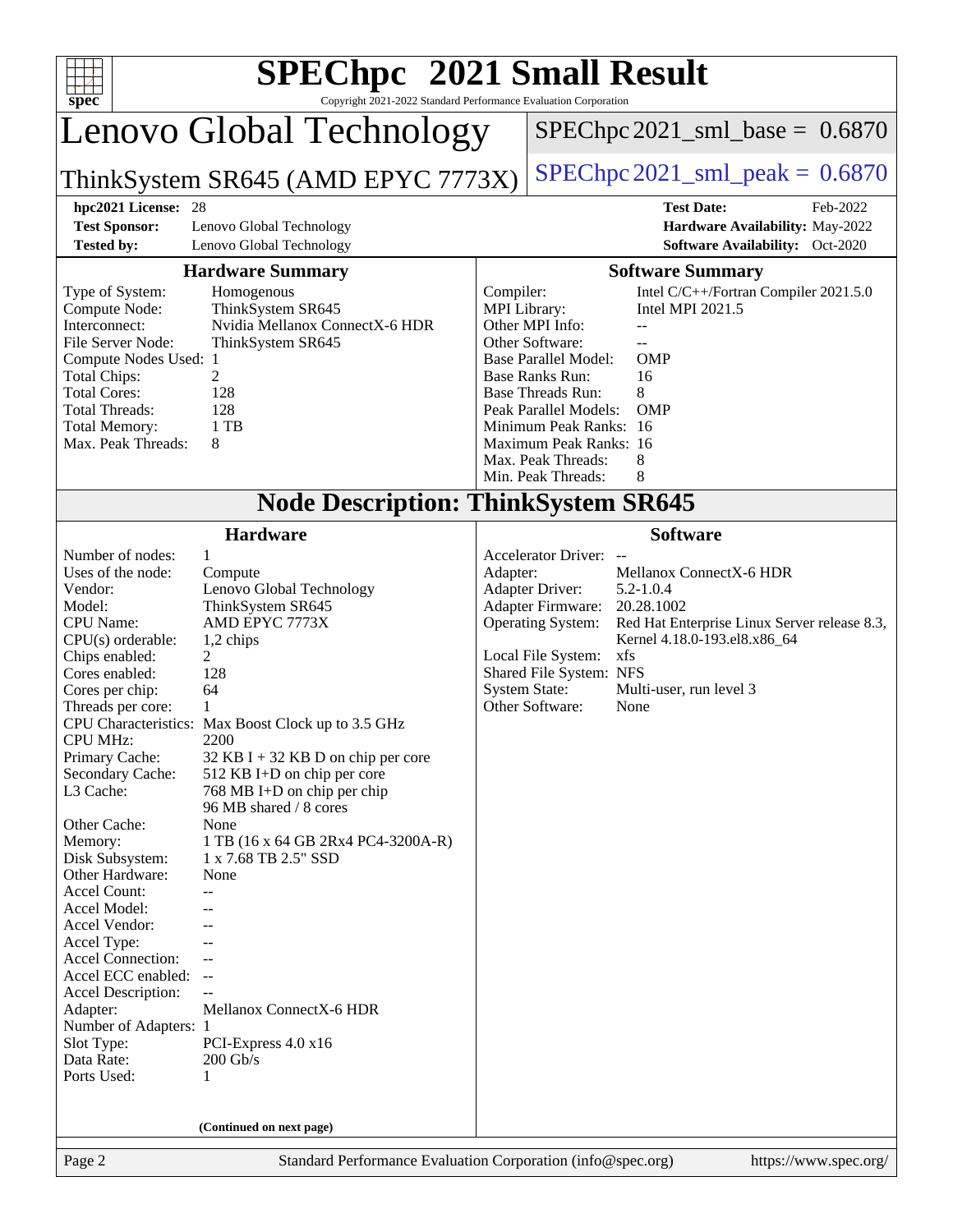| SPEChpc <sup>™</sup> 2021 Small Result<br>$spec^*$<br>Copyright 2021-2022 Standard Performance Evaluation Corporation                                                                                                                                                                                                                                                                                                                                                                                                                                                   |                                                                                                                                                                                                                                                                                                                                                                                                                                                                                                                            |          |                                                                                                                                                                                                                                                                                                                                           |  |  |  |  |
|-------------------------------------------------------------------------------------------------------------------------------------------------------------------------------------------------------------------------------------------------------------------------------------------------------------------------------------------------------------------------------------------------------------------------------------------------------------------------------------------------------------------------------------------------------------------------|----------------------------------------------------------------------------------------------------------------------------------------------------------------------------------------------------------------------------------------------------------------------------------------------------------------------------------------------------------------------------------------------------------------------------------------------------------------------------------------------------------------------------|----------|-------------------------------------------------------------------------------------------------------------------------------------------------------------------------------------------------------------------------------------------------------------------------------------------------------------------------------------------|--|--|--|--|
|                                                                                                                                                                                                                                                                                                                                                                                                                                                                                                                                                                         | Lenovo Global Technology                                                                                                                                                                                                                                                                                                                                                                                                                                                                                                   |          | $SPEC$ hpc 2021_sml_base = $0.6870$                                                                                                                                                                                                                                                                                                       |  |  |  |  |
|                                                                                                                                                                                                                                                                                                                                                                                                                                                                                                                                                                         | ThinkSystem SR645 (AMD EPYC 7773X)                                                                                                                                                                                                                                                                                                                                                                                                                                                                                         |          | $SPEC$ hpc 2021_sml_peak = $0.6870$                                                                                                                                                                                                                                                                                                       |  |  |  |  |
| hpc2021 License: 28<br><b>Test Sponsor:</b><br><b>Tested by:</b>                                                                                                                                                                                                                                                                                                                                                                                                                                                                                                        | Lenovo Global Technology<br>Lenovo Global Technology                                                                                                                                                                                                                                                                                                                                                                                                                                                                       |          | <b>Test Date:</b><br>Feb-2022<br>Hardware Availability: May-2022<br><b>Software Availability:</b> Oct-2020                                                                                                                                                                                                                                |  |  |  |  |
|                                                                                                                                                                                                                                                                                                                                                                                                                                                                                                                                                                         | <b>Node Description: ThinkSystem SR645</b>                                                                                                                                                                                                                                                                                                                                                                                                                                                                                 |          |                                                                                                                                                                                                                                                                                                                                           |  |  |  |  |
|                                                                                                                                                                                                                                                                                                                                                                                                                                                                                                                                                                         | <b>Hardware (Continued)</b><br>Interconnect Type: Nvidia Mellanox ConnectX-6 HDR                                                                                                                                                                                                                                                                                                                                                                                                                                           |          |                                                                                                                                                                                                                                                                                                                                           |  |  |  |  |
|                                                                                                                                                                                                                                                                                                                                                                                                                                                                                                                                                                         | <b>Node Description: ThinkSystem SR645</b>                                                                                                                                                                                                                                                                                                                                                                                                                                                                                 |          |                                                                                                                                                                                                                                                                                                                                           |  |  |  |  |
|                                                                                                                                                                                                                                                                                                                                                                                                                                                                                                                                                                         | <b>Hardware</b>                                                                                                                                                                                                                                                                                                                                                                                                                                                                                                            |          | <b>Software</b>                                                                                                                                                                                                                                                                                                                           |  |  |  |  |
| Number of nodes:<br>Uses of the node:<br>Vendor:<br>Model:<br><b>CPU</b> Name:<br>CPU(s) orderable:<br>Chips enabled:<br>Cores enabled:<br>Cores per chip:<br>Threads per core:<br><b>CPU MHz:</b><br>Primary Cache:<br>Secondary Cache:<br>L3 Cache:<br>Other Cache:<br>Memory:<br>Disk Subsystem:<br>Other Hardware:<br><b>Accel Count:</b><br>Accel Model:<br>Accel Vendor:<br>Accel Type:<br>Accel Connection:<br>Accel ECC enabled: --<br>Accel Description:<br>Adapter:<br>Number of Adapters: 1<br>Slot Type:<br>Data Rate:<br>Ports Used:<br>Interconnect Type: | $\mathbf{1}$<br>Fileserver<br>Lenovo Global Technology<br>ThinkSystem SR645<br>AMD EPYC 7773X<br>1,2 chips<br>2<br>128<br>64<br>1<br>CPU Characteristics: Max Boost Clock up to 3.5 GHz<br>2200<br>32 KB I + 32 KB D on chip per core<br>512 KB I+D on chip per core<br>768 MB I+D on chip per chip<br>96 MB shared / 8 cores<br>None<br>1 TB (16 x 64 GB 2Rx4 PC4-3200A-R)<br>1 x 7.68 TB 2.5" SSD<br>None<br>Mellanox ConnectX-6 HDR<br>PCI-Express $4.0 \times 16$<br>$200$ Gb/s<br>1<br>Nvidia Mellanox ConnectX-6 HDR | Adapter: | Accelerator Driver: --<br>Mellanox ConnectX-6 HDR<br>Adapter Driver:<br>$5.2 - 1.0.4$<br>Adapter Firmware:<br>20.28.1002<br><b>Operating System:</b><br>Red Hat Enterprise Linux Server release 8.3<br>Local File System:<br>xfs<br>Shared File System: N/A<br><b>System State:</b><br>Multi-User, run level 3<br>Other Software:<br>None |  |  |  |  |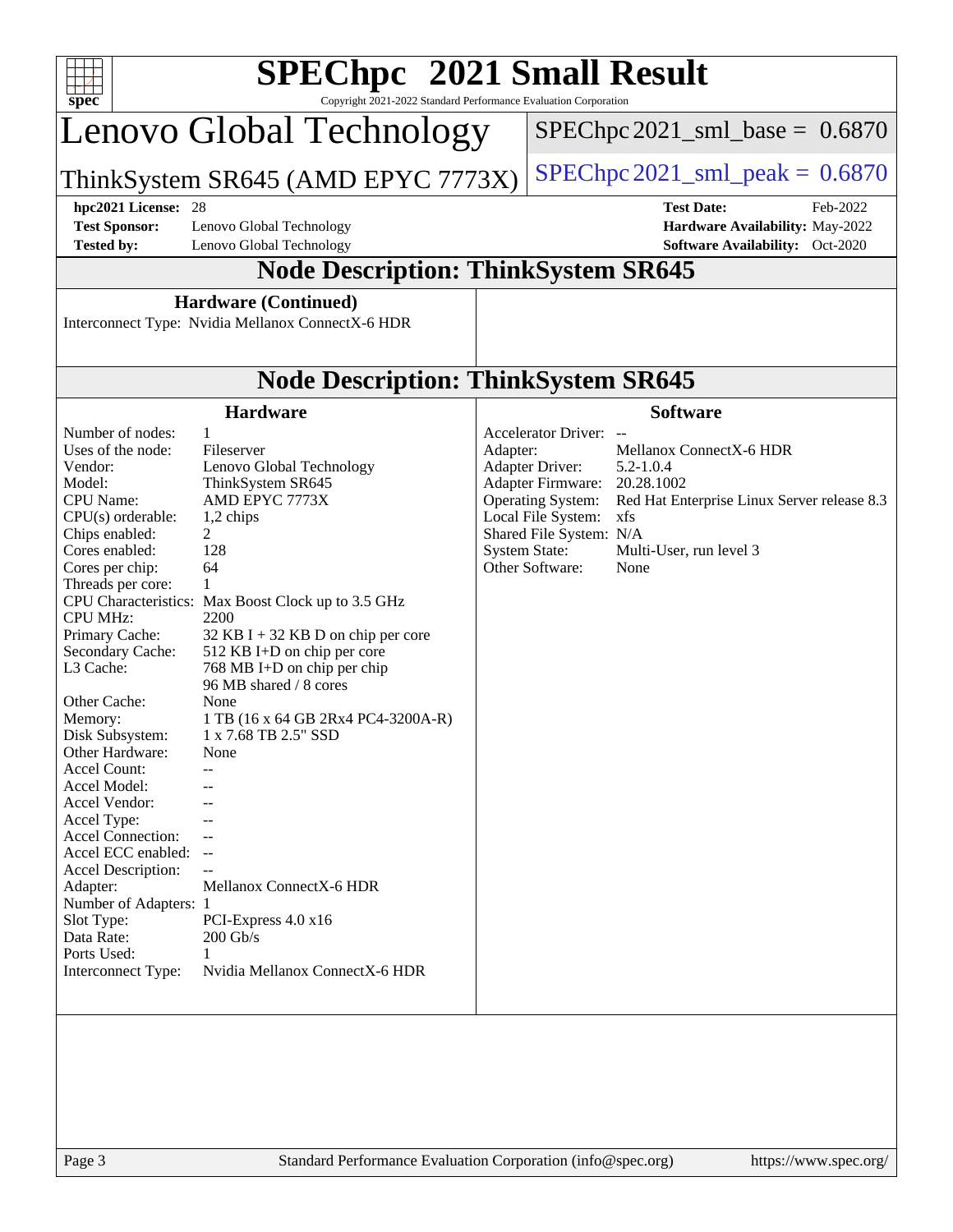

#### **[Submit Notes](http://www.spec.org/auto/hpc2021/Docs/result-fields.html#SubmitNotes)**

 The config file option 'submit' was used. submit = mpirun -host localhost -genv coll\_hcoll\_enable 1 -genv HCOLL\_MAIN\_IB=mlx5\_0:1 -genv UCX\_TLS=sm -genv pml ucx --map-by numa -np 16

#### **[General Notes](http://www.spec.org/auto/hpc2021/Docs/result-fields.html#GeneralNotes)**

Environment variables set by runhpc before the start of the run: UCX\_MEMTYPE\_CACHE = "n" UCX\_TLS = "self,shm,cuda\_copy" Numa Information: available: 16 nodes (0-15) node 0 cpus: 0 1 2 3 4 5 6 7 node 1 cpus: 8 9 10 11 12 13 14 15 node 2 cpus: 16 17 18 19 20 21 22 23 node 3 cpus: 24 25 26 27 28 29 30 31 node 4 cpus: 32 33 34 35 36 37 38 39 node 5 cpus: 40 41 42 43 44 45 46 47 node 6 cpus: 48 49 50 51 52 53 54 55 node 7 cpus: 56 57 58 59 60 61 62 63 node 8 cpus: 64 65 66 67 68 69 70 71 node 9 cpus: 72 73 74 75 76 77 78 79 node 10 cpus: 80 81 82 83 84 85 86 87 node 11 cpus: 88 89 90 91 92 93 94 95 node 12 cpus: 96 97 98 99 100 101 102 103 node 13 cpus: 104 105 106 107 108 109 110 111 node 14 cpus: 112 113 114 115 116 117 118 119 node 15 cpus: 120 121 122 123 124 125 126 127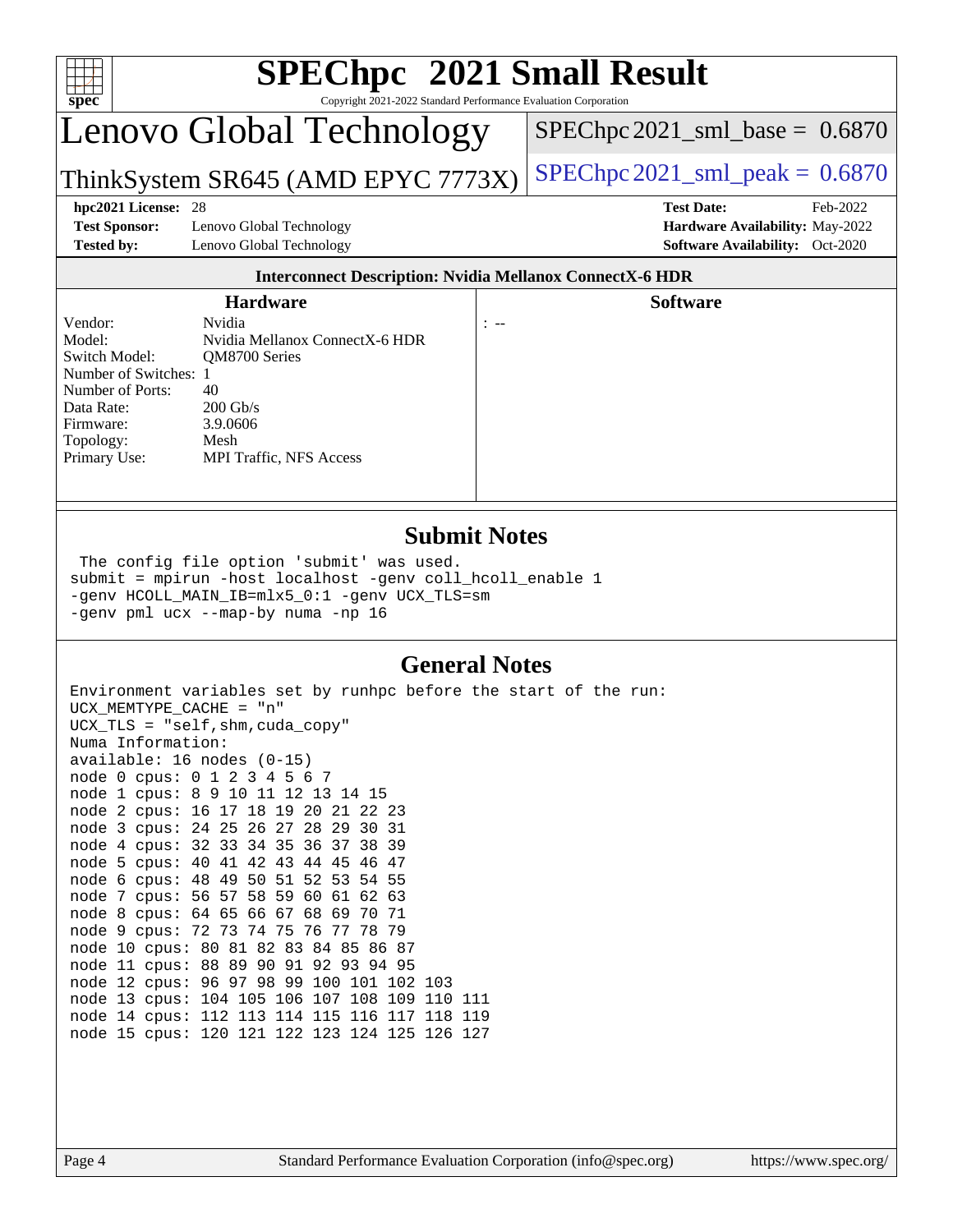

# **[SPEChpc](http://www.spec.org/auto/hpc2021/Docs/result-fields.html#SPEChpc2021SmallResult) [2021 Small Result](http://www.spec.org/auto/hpc2021/Docs/result-fields.html#SPEChpc2021SmallResult)**

Copyright 2021-2022 Standard Performance Evaluation Corporation

# Lenovo Global Technology

[SPEChpc2021\\_sml\\_base =](http://www.spec.org/auto/hpc2021/Docs/result-fields.html#SPEChpc2021smlbase) 0.6870

ThinkSystem SR645 (AMD EPYC 7773X) SPEChpc  $2021$ \_sml\_peak = 0.6870

**[Test Sponsor:](http://www.spec.org/auto/hpc2021/Docs/result-fields.html#TestSponsor)** Lenovo Global Technology **[Hardware Availability:](http://www.spec.org/auto/hpc2021/Docs/result-fields.html#HardwareAvailability)** May-2022 **[Tested by:](http://www.spec.org/auto/hpc2021/Docs/result-fields.html#Testedby)** Lenovo Global Technology **[Software Availability:](http://www.spec.org/auto/hpc2021/Docs/result-fields.html#SoftwareAvailability)** Oct-2020

**[hpc2021 License:](http://www.spec.org/auto/hpc2021/Docs/result-fields.html#hpc2021License)** 28 **[Test Date:](http://www.spec.org/auto/hpc2021/Docs/result-fields.html#TestDate)** Feb-2022

#### **[Compiler Version Notes](http://www.spec.org/auto/hpc2021/Docs/result-fields.html#CompilerVersionNotes)**

| 605.1bm $s(base)$ 613.soma $s(base)$ 618.tealeaf $s(base)$ 621.miniswp $s(base)$<br>CC.<br>$634.$ hpqmqfv $s(base)$                                                                                   |
|-------------------------------------------------------------------------------------------------------------------------------------------------------------------------------------------------------|
| Intel(R) C Intel(R) 64 Compiler Classic for applications running on Intel(R)<br>64, Version 2021.5.0 Build 20211109 000000<br>Copyright (C) 1985-2021 Intel Corporation. All rights reserved.         |
| $CXXC$ 632.sph_exa_s(base)                                                                                                                                                                            |
| Intel(R) $C++$ Intel(R) 64 Compiler Classic for applications running on<br>Intel(R) 64, Version 2021.5.0 Build 20211109_000000<br>Copyright (C) 1985-2021 Intel Corporation. All rights reserved.     |
| 619.clvleaf s(base) 628.pot3d s(base) 635.weather s(base)<br>FC.                                                                                                                                      |
| Intel(R) Fortran Intel(R) $64$ Compiler Classic for applications running on<br>Intel(R) 64, Version 2021.5.0 Build 20211109 000000<br>Copyright (C) 1985-2021 Intel Corporation. All rights reserved. |
|                                                                                                                                                                                                       |

### **[Base Compiler Invocation](http://www.spec.org/auto/hpc2021/Docs/result-fields.html#BaseCompilerInvocation)**

[C benchmarks](http://www.spec.org/auto/hpc2021/Docs/result-fields.html#Cbenchmarks): [mpiicc](https://www.spec.org/hpc2021/results/res2022q1/hpc2021-20220221-00080.flags.html#user_CCbase_mpiicc)

| $C_{++}$ benchmarks: |
|----------------------|
| mpiicpc              |

[Fortran benchmarks](http://www.spec.org/auto/hpc2021/Docs/result-fields.html#Fortranbenchmarks): [mpiifort](https://www.spec.org/hpc2021/results/res2022q1/hpc2021-20220221-00080.flags.html#user_FCbase_mpiifort)

## **[Base Portability Flags](http://www.spec.org/auto/hpc2021/Docs/result-fields.html#BasePortabilityFlags)**

613.soma\_s: [-DSPEC\\_NO\\_VAR\\_ARRAY\\_REDUCE](https://www.spec.org/hpc2021/results/res2022q1/hpc2021-20220221-00080.flags.html#b613.soma_s_basePORTABILITY_DSPEC_NO_VAR_ARRAY_REDUCE)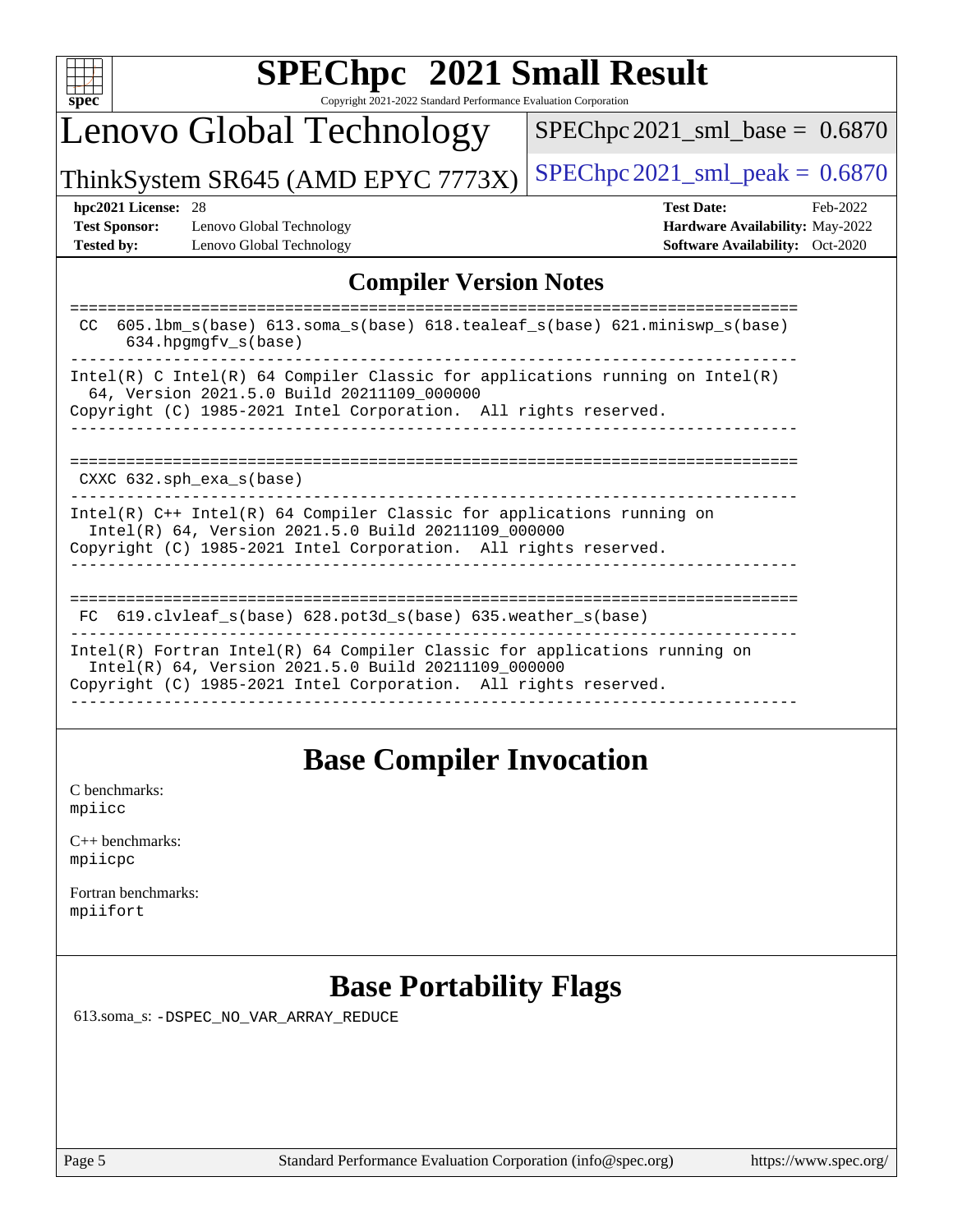

# **[SPEChpc](http://www.spec.org/auto/hpc2021/Docs/result-fields.html#SPEChpc2021SmallResult) [2021 Small Result](http://www.spec.org/auto/hpc2021/Docs/result-fields.html#SPEChpc2021SmallResult)**

Copyright 2021-2022 Standard Performance Evaluation Corporation

## Lenovo Global Technology

 $SPEChpc2021$ \_sml\_base =  $0.6870$ 

ThinkSystem SR645 (AMD EPYC 7773X) SPEChpc  $2021$ \_sml\_peak = 0.6870

**[Test Sponsor:](http://www.spec.org/auto/hpc2021/Docs/result-fields.html#TestSponsor)** Lenovo Global Technology **[Hardware Availability:](http://www.spec.org/auto/hpc2021/Docs/result-fields.html#HardwareAvailability)** May-2022 **[Tested by:](http://www.spec.org/auto/hpc2021/Docs/result-fields.html#Testedby)** Lenovo Global Technology **[Software Availability:](http://www.spec.org/auto/hpc2021/Docs/result-fields.html#SoftwareAvailability)** Oct-2020

**[hpc2021 License:](http://www.spec.org/auto/hpc2021/Docs/result-fields.html#hpc2021License)** 28 **[Test Date:](http://www.spec.org/auto/hpc2021/Docs/result-fields.html#TestDate)** Feb-2022

## **[Base Optimization Flags](http://www.spec.org/auto/hpc2021/Docs/result-fields.html#BaseOptimizationFlags)**

[C benchmarks](http://www.spec.org/auto/hpc2021/Docs/result-fields.html#Cbenchmarks):

[-Ofast](https://www.spec.org/hpc2021/results/res2022q1/hpc2021-20220221-00080.flags.html#user_CCbase_Ofast) [-no-prec-div](https://www.spec.org/hpc2021/results/res2022q1/hpc2021-20220221-00080.flags.html#user_CCbase_f-no-prec-div) [-march=core-avx2](https://www.spec.org/hpc2021/results/res2022q1/hpc2021-20220221-00080.flags.html#user_CCbase_CORE-AVX2_2c5997f98352d7dc5789dcce7df29e0d7599b38cc63680298b9b0ef26c2ad2ab61de257451908bf5a6f8d32cb814b956b4f5166216751d3810af5e69876dd450) [-ipo](https://www.spec.org/hpc2021/results/res2022q1/hpc2021-20220221-00080.flags.html#user_CCbase_f-ipo) [-qopenmp](https://www.spec.org/hpc2021/results/res2022q1/hpc2021-20220221-00080.flags.html#user_CCbase_qopenmp) [-ansi-alias](https://www.spec.org/hpc2021/results/res2022q1/hpc2021-20220221-00080.flags.html#user_CCbase_f-ansi-alias) [C++ benchmarks](http://www.spec.org/auto/hpc2021/Docs/result-fields.html#CXXbenchmarks): [-Ofast](https://www.spec.org/hpc2021/results/res2022q1/hpc2021-20220221-00080.flags.html#user_CXXbase_Ofast) [-no-prec-div](https://www.spec.org/hpc2021/results/res2022q1/hpc2021-20220221-00080.flags.html#user_CXXbase_f-no-prec-div) [-march=core-avx2](https://www.spec.org/hpc2021/results/res2022q1/hpc2021-20220221-00080.flags.html#user_CXXbase_CORE-AVX2_2c5997f98352d7dc5789dcce7df29e0d7599b38cc63680298b9b0ef26c2ad2ab61de257451908bf5a6f8d32cb814b956b4f5166216751d3810af5e69876dd450) [-ipo](https://www.spec.org/hpc2021/results/res2022q1/hpc2021-20220221-00080.flags.html#user_CXXbase_f-ipo) [-qopenmp](https://www.spec.org/hpc2021/results/res2022q1/hpc2021-20220221-00080.flags.html#user_CXXbase_qopenmp) [-ansi-alias](https://www.spec.org/hpc2021/results/res2022q1/hpc2021-20220221-00080.flags.html#user_CXXbase_f-ansi-alias)

[Fortran benchmarks:](http://www.spec.org/auto/hpc2021/Docs/result-fields.html#Fortranbenchmarks) [-Ofast](https://www.spec.org/hpc2021/results/res2022q1/hpc2021-20220221-00080.flags.html#user_FCbase_Ofast) [-no-prec-div](https://www.spec.org/hpc2021/results/res2022q1/hpc2021-20220221-00080.flags.html#user_FCbase_f-no-prec-div) [-march=core-avx2](https://www.spec.org/hpc2021/results/res2022q1/hpc2021-20220221-00080.flags.html#user_FCbase_CORE-AVX2_2c5997f98352d7dc5789dcce7df29e0d7599b38cc63680298b9b0ef26c2ad2ab61de257451908bf5a6f8d32cb814b956b4f5166216751d3810af5e69876dd450) [-ipo](https://www.spec.org/hpc2021/results/res2022q1/hpc2021-20220221-00080.flags.html#user_FCbase_f-ipo) [-qopenmp](https://www.spec.org/hpc2021/results/res2022q1/hpc2021-20220221-00080.flags.html#user_FCbase_qopenmp)

### **[Peak Optimization Flags](http://www.spec.org/auto/hpc2021/Docs/result-fields.html#PeakOptimizationFlags)**

[C benchmarks](http://www.spec.org/auto/hpc2021/Docs/result-fields.html#Cbenchmarks):

 $605$ .lbm\_s: basepeak = yes

613.soma\_s: basepeak = yes

 $618$ .tealeaf\_s: basepeak = yes

621.miniswp\_s: basepeak = yes

 $634.hpgmgfv_s:$  basepeak = yes

[C++ benchmarks:](http://www.spec.org/auto/hpc2021/Docs/result-fields.html#CXXbenchmarks)

 $632.\text{sph\_exa_s: basepeak}$  = yes

[Fortran benchmarks](http://www.spec.org/auto/hpc2021/Docs/result-fields.html#Fortranbenchmarks):

 $619$ .clvleaf\_s: basepeak = yes

 $628.$ pot $3d$ <sub>S</sub>: basepeak = yes

 $635$ .weather\_s: basepeak = yes

The flags file that was used to format this result can be browsed at [http://www.spec.org/hpc2021/flags/Intel\\_compiler\\_flags.2021-10-20.html](http://www.spec.org/hpc2021/flags/Intel_compiler_flags.2021-10-20.html)

You can also download the XML flags source by saving the following link: [http://www.spec.org/hpc2021/flags/Intel\\_compiler\\_flags.2021-10-20.xml](http://www.spec.org/hpc2021/flags/Intel_compiler_flags.2021-10-20.xml)